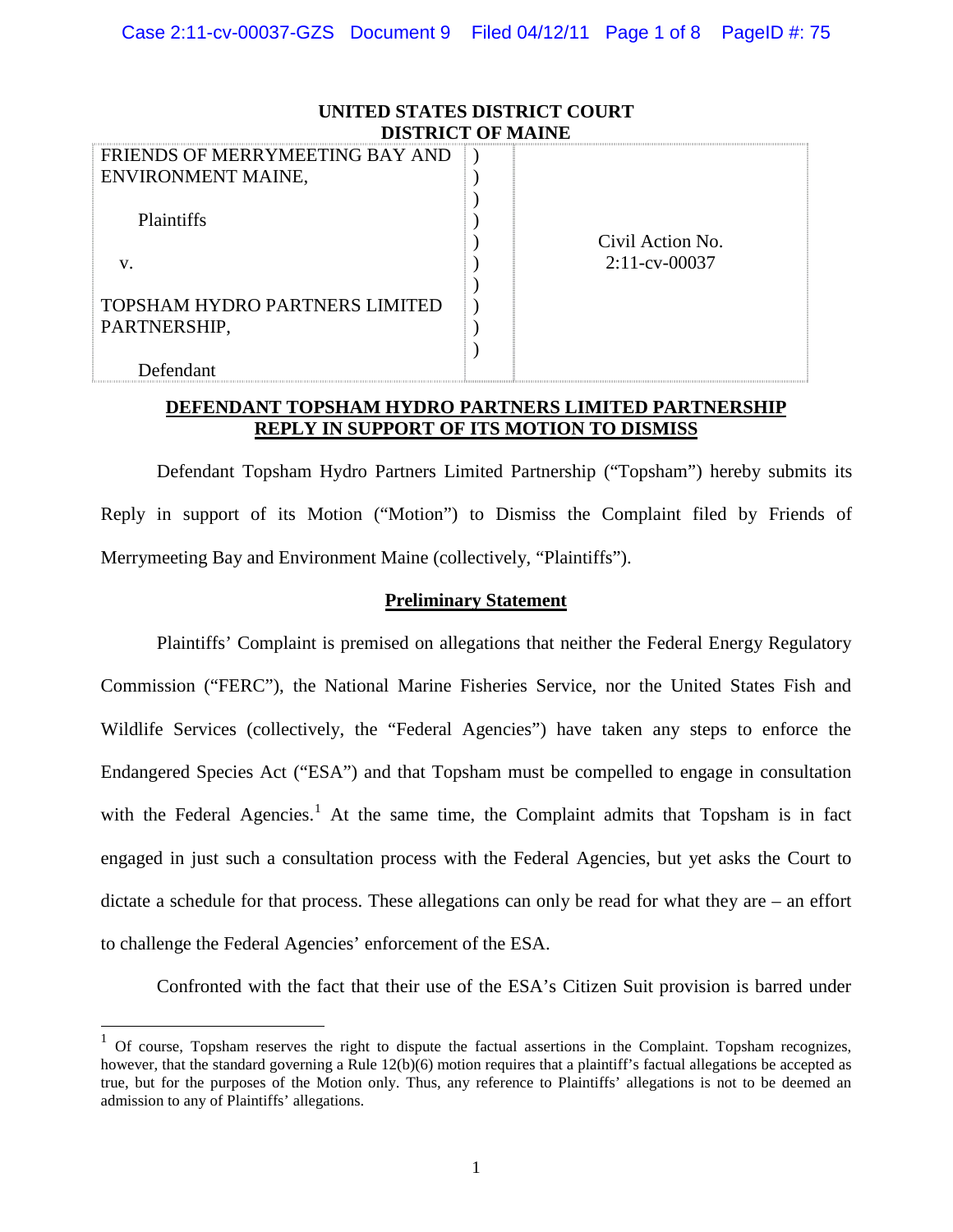the rule announced in *Bennett v. Spear*, 520 U.S. 154 (1997), Plaintiffs now seek to recharacterize their Complaint as a straightforward effort to enforce the ESA without encroaching on agency authority. They do this by almost completely ignoring the allegations in their Complaint. Yet, there is simply no escaping the fact that the allegations in the Complaint reveal Plaintiffs' intent to challenge the means by which the Federal Agencies are enforcing the ESA. This alone requires dismissal of the Complaint.

Moreover, Plaintiffs' claims are not ripe for adjudication, or should not be heard, if at all, until the ongoing administrative process is completed. The Complaint alleges that Topsham's consultation with the Federal Agencies is aimed at obtaining an Incidental Take Statement ("ITS"). As a matter of law, and as supported by cases Plaintiffs themselves cite, the issuance of an ITS would implicate an agency determination regarding the extent to which Topsham's activities result, or do not result in a taking – the very question Plaintiffs say they are asking the Court to resolve in this action.

### **Argument**

Plaintiffs claim that Topsham's Motion is premised on the theory that only the Federal Agencies have authority to determine whether Topsham is committing a take of Atlantic Salmon, and that this is the basis for Topsham's position that the focus of the Complaint is the Agencies' enforcement of the ESA. (Opp. at 2, 8) This is simply untrue.

In reality, the fact that the Complaint is targeted at the Federal Agencies' enforcement of the ESA is established by the express allegations of the Complaint. Those allegations establish that Plaintiffs are impermissibly using the Citizen Suit provision of the ESA to challenge agency action that is not final. It is because the ongoing Federal Agencies' consultation implicates an agency determination of whether Topsham's activities result in a taking – not any jurisdictional bar that applies in all instances – that the Court is either divested of jurisdiction, or should refrain from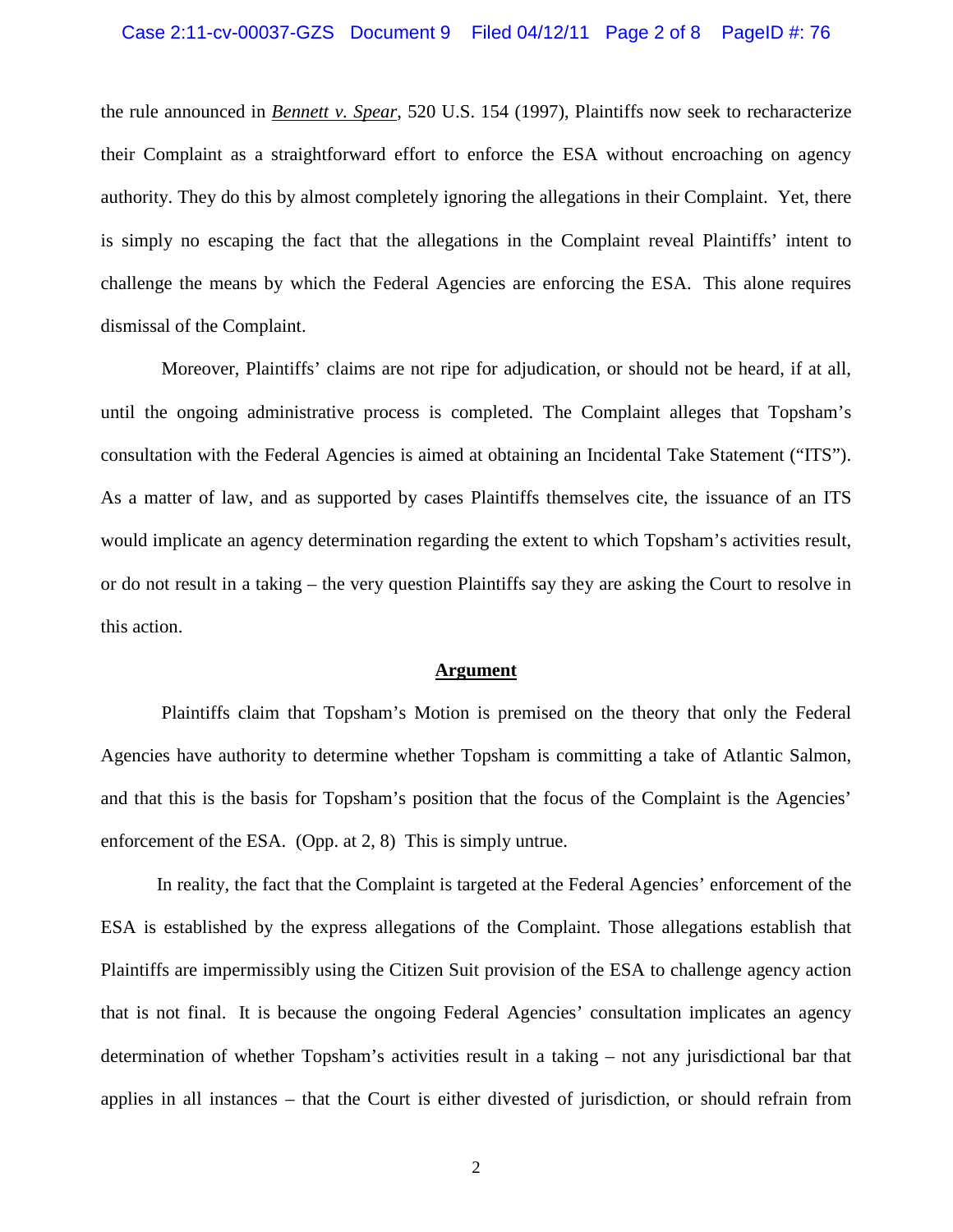exercising jurisdiction at this time.

# **I. The Complaint Expressly, And Impermissibly, Seeks To Challenge The Federal Agencies' Enforcement Of The ESA**

 The Complaint's opening paragraphs highlight that Plaintiffs' true focus is to challenge implementation of the ESA. Those paragraphs allege that "[n]either the federal nor state government has taken enforcement action against Topsham to redress its ESA violation." (Compl. ¶ 3.) The Complaint then alleges, accurately, that Topsham has been designated to prepare a draft biological assessment ("BA") for FERC, and that a BA will assist the Federal Agencies in determining whether Topsham's activities adversely affect Atlantic salmon. The Complaint also alleges that Topsham is attempting to obtain an ITS through this process, and that an ITS would authorize Topsham to continue its operations subject to certain conditions. (*Id.* ¶¶ 32-34.) Finally, Plaintiffs allege that "Topsham must be put on an enforceable schedule for preparing the BA," with the Court setting that schedule. (*Id.* ¶ 34 and *ad damnum* clause.) These allegations are given short shrift in Plaintiffs' Opposition. This is because the allegations lead to the inescapable conclusion that what Plaintiffs characterize as a routine Citizen Suit claim against Topsham is in reality an impermissible attack on the statutorily prescribed implementation of the ESA.

As acknowledged by the Complaint, Topsham has been engaged in the administrative process for over a year. That process may result in (i) a finding that Topsham is not committing a take or, alternatively, (ii) the issuance of an ITS, pursuant to which Topsham's activities would have been determined not to jeopardize the species. Despite this, the Complaint, as characterized by Plaintiffs, not only asks the Court to answer the question currently before the Federal Agencies – whether Topsham is committing a taking – but also to inject itself into agency decision-making by imposing its own schedule on the administrative process. However Plaintiffs may wish to characterize the nature of their Complaint, allegations of this nature can only be read as a not-sothinly veiled effort to challenge the Federal Agencies' implementation of the ESA. *Bennett* requires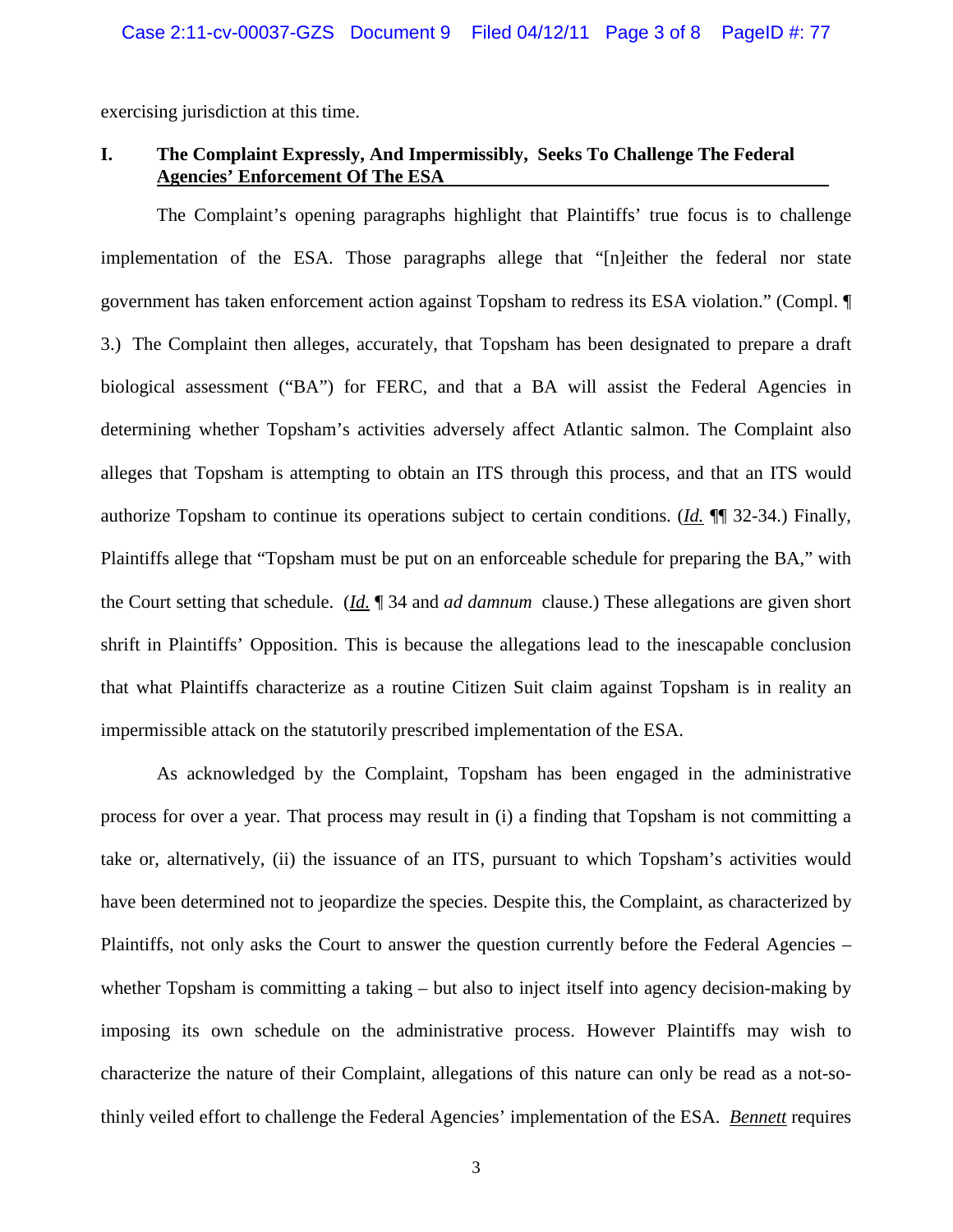dismissal of the Complaint under these facts.

## **II. The Court Is Without, Or Should Refrain From Exercising Jurisdiction, Until The Agency Review Is Completed**

The ripeness doctrine, as delineated in *Abbott Labs v. Gardner*, 387 U.S. 136 (1967), requires that courts refrain from interfering in the administrative process "until an administrative decision has been formalized and its effects felt in a concrete way by the challenging parties." *Id.* at 148-49. In a similar vein, the primary jurisdiction doctrine requires deference to agency action, where*, inter alia,* an agency determination "lies at the heart of the task assigned the agency by Congress." *Mashpee Tribe v. New Seabury Corp.,*592 F.2d 575, 580-81 (1st Cir.1979). The doctrine is meant to promote uniform application of the law, *id.*, and "is particularly applicable . . . where an administrative agency . . . is conducting proceedings involving the same question as the Court." *Kocolene Oil Corp. v. Ashland Oil, Inc.*, 509 F. Supp. 741, 743 (S.D. Ohio 1981). It calls for a court to refrain from exercising jurisdiction to avoid the risk of putting a defendant in "an untenable position should the agency and the court disagree on the interpretation" of the law. *Id.* Finally, a court should exercise its inherent right to stay a matter when an ongoing administrative process may render a plaintiff's claims moot. *I Ka'aina v. Kaua'I Island Util. Corp.*, 2010 WL 3834999, \*8 (D. Hawaii 2010).

Plaintiffs cite several cases for the proposition that the administrative process does not divest the Court of jurisdiction, or require the Court to refrain from exercising jurisdiction. (Opp. at 11- 13.) Some of these cases are completely off point; others, interestingly, explain why the Complaint must be dismissed.

One case cited by Plaintiffs, *United States Public Interest Research Group v. Atlantic Salmon of Maine, LLC*, 215 F.Supp.2d 239 (D. Me. 2002) ("*USPIRG*") involved a citizen's suit under the Clean Water Act, not the ESA, and there was no ongoing agency consultation at the time of the suit. 215 F.Supp.2d at 245, 257-58. Another case, *Strahan v. Roughead*, 2010 WL 4827880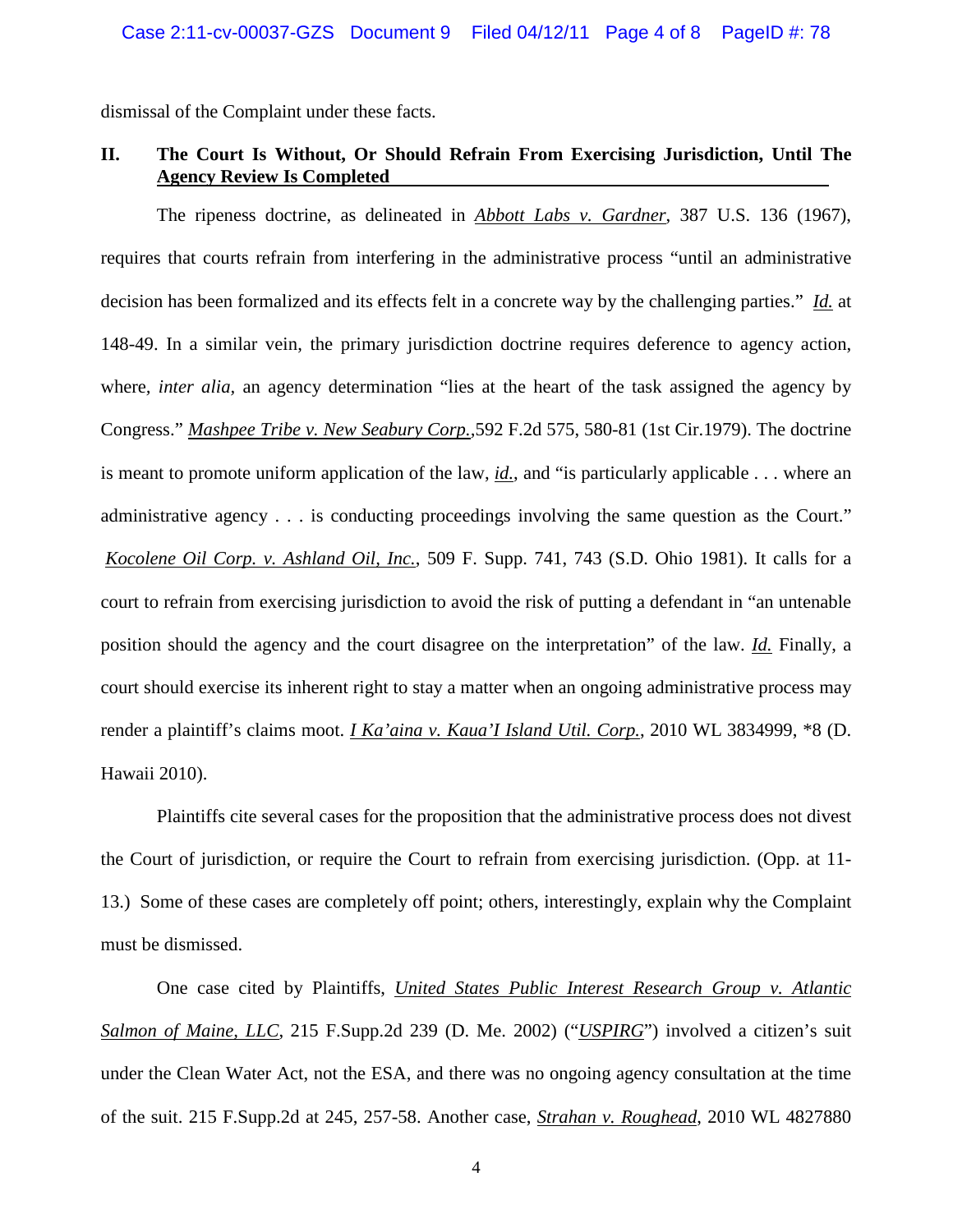(D. Mass. 2010), involved allegations that the defendant had failed to engage in agency consultation. *Id.* at \*7. *Alabama v. United States Army Corps of Engineers*, 441 F.Supp.2d 1123 (N.D. Ala. 2006) did not address the question of whether or how the plaintiff's participation in administrative consultation impacted the court's jurisdiction, or the exercise thereof. *Id. generally*. These are not the circumstances presented in this case, where Plaintiffs accurately allege that Topsham is in fact already actively engaged in an administrative process.<sup>[2](#page-4-0)</sup>

Finally, two cases Plaintiffs cite, *Animal Welfare Institute v. Martin*, 623 F.3d 19 (1<sup>*x*</sup> Cir. 2010), and *Loggerhead Turtle v. County Council of Volusia County, Florida*, 896 F.Supp. 1170 (M.D. Fla. 1995), involved defendants who had applied for an ITP under the ESA – not the situation presented here, where an ITS is involved. *Martin*, 623 F.3d at 28; *Loggerhead Turtle*, 896 F.Supp. at 1177. Neither of these cases implicated pending agency consideration over whether a taking was being committed. The defendant in *Martin*, while already subject to a consent order regarding the impact of its activities on Canadian Lynx, applied for an ITP to authorize incidental takings of the species. *Martin*, 623 at 22-23. The defendant was not seeking any agency determination that a taking was, or was not, being committed. *Id.* The defendant in *Loggerhead Turtle* sought an ITP after it was notified by the governing agency that its activities were resulting in takings. *Loggerhead Turtle*, 896 F.Supp. at 1175-76. The application for an ITP implicated only questions of whether the proposed activities to be authorized by permit would minimize the impact on turtles. *Id.* It did not require an agency determination of whether a taking was being committed in the first instance. *Id.*

This is critical distinction from the present case. Unlike the defendants in *Martin* and

<span id="page-4-0"></span><sup>&</sup>lt;sup>2</sup> The depth of the ongoing agency review is outlined in considerable detail in both the Motion to Dismiss filed by Topsham, as well as similar motion filed by the defendant in separate action brought by these same Plaintiffs against Miller Hydro Group ("Miller Hydro"), docket number 11-cv-36, where Miller Hydro is following a similar administrative process. A pending Motion to Dismiss in a similar case brought by Plaintiffs against different hydro companies involves related legal principles as here, docket number 11-cv-38.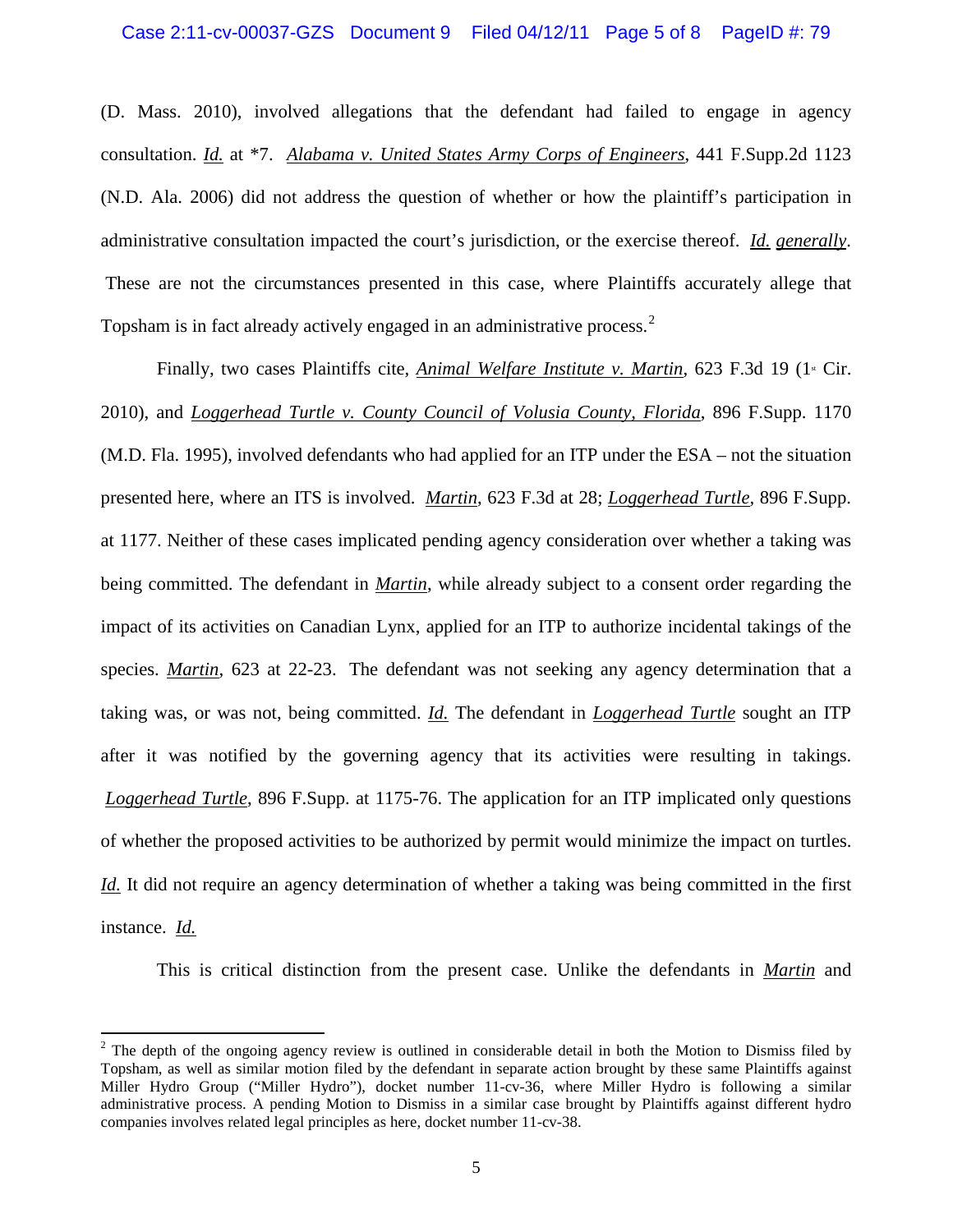#### Case 2:11-cv-00037-GZS Document 9 Filed 04/12/11 Page 6 of 8 PageID #: 80

*Loggerhead Turtle*, Topsham is deep into a consultation process aimed at resolving the taking question Plaintiffs claim they would have the Court resolve. Section 7 of the ESA charges the Federal Agencies with determining in this process whether Topsham's activities are "not likely to jeopardize the continued existence" of Atlantic salmon, or would result in "the destruction or adverse modification of" Atlantic salmon habitat. 16 U.S.C.  $1536(a)(2)$ . If there is no taking at all, consultation is terminated and no further action is required. 50 C.F.R. § 402.13(a). If Topsham's activities are "found to be consistent with Section  $7(a)(2)$ ," the Federal Agencies are required to issue an ITS specifying the conditions, if any, for such activities. *Id.* § 1539(a)(1)(B). These are not questions that were the subject of agency action in *Martin* or *Loggerhead Turtle*.

Moreover, as explained in the appeal of *Loggerhead Turtle*, if an ITS is issued, Miller's activities in compliance therewith would not constitute takings under the ESA. After the defendant in *Loggerhead Turtle* received an ITP, an appeal followed in which the dispute turned on the scope of activities authorized by the ITP. *Loggerhead Turtle v. County Council of Volusia County, Florida*, 148 F.3d 1231, 1235-36 (11<sup>th</sup> Cir. 1998). In analyzing the separate statutory provisions governing ITPs and ITSs, the Eleventh Circuit Court of Appeals explained that the issuance of an ITS, unlike the issuance of an ITP, establishes, as a matter of law, that activities that comply with an ITS do not result in takings under the ESA:

[An] important difference between an incidental take statement . . . and an incidental take permit  $\ldots$  lies in the broad language of 16 U.S.C. 1536(o), which applies only to holders or beneficiaries of the former. Under section 1536(o), 'any taking that is in compliance with the terms and conditions specified in [an incidental take statement] shall not be considered to be a prohibited taking of the species concerned.'

*Id.* at 1245 (quoting 16 U.S.C. § 1536(o).) At hand, then, is the question of whether the Court may inject itself into an ongoing administrative process to resolve whether Topsham is involved in a taking, a question not presented in cases cited by Plaintiffs. The administrative process in which Topsham is involved may result in an agency conclusion that there is no taking. It may also result in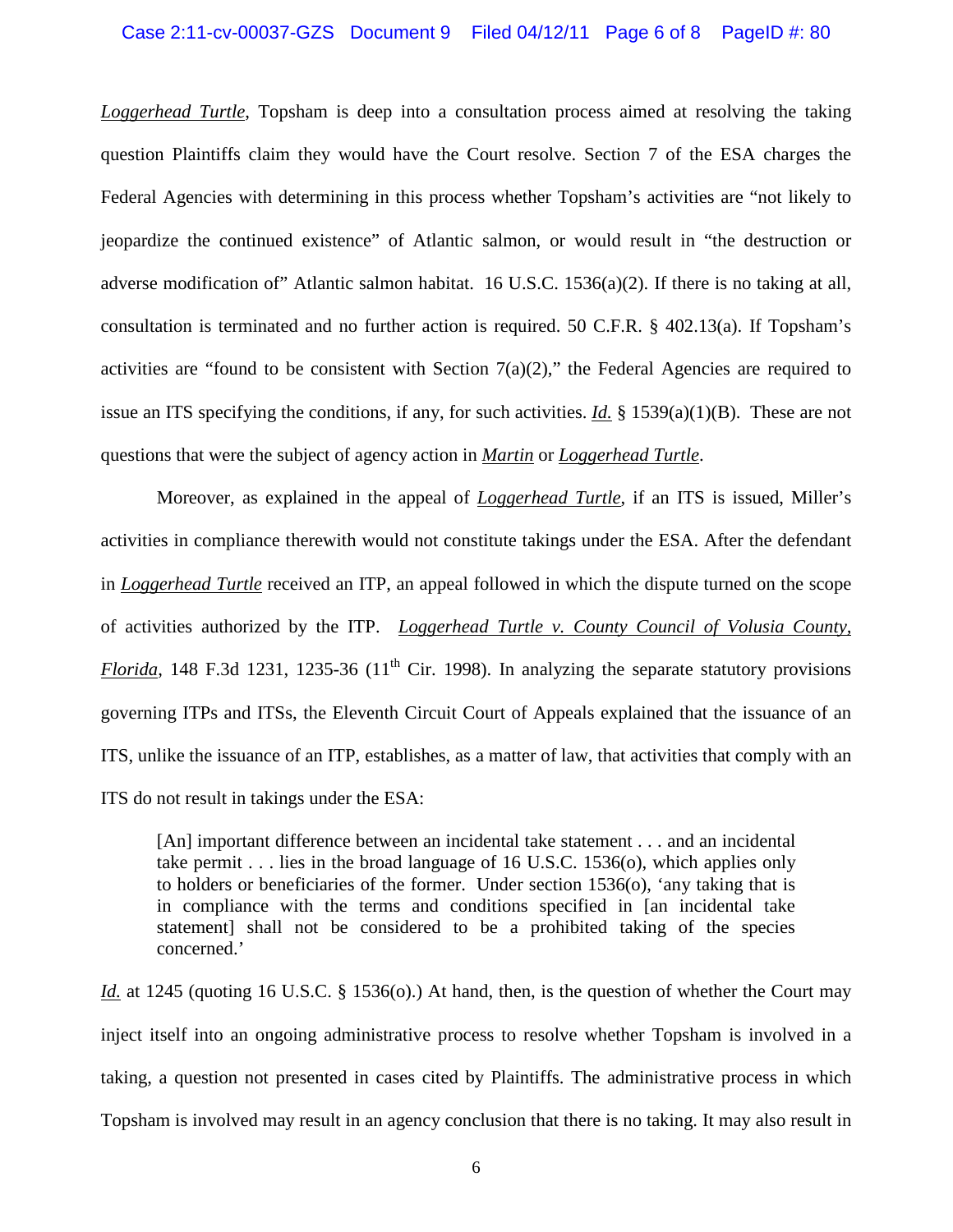#### Case 2:11-cv-00037-GZS Document 9 Filed 04/12/11 Page 7 of 8 PageID #: 81

the issuance of an ITS, which, though premised on a finding that certain activities result in incidental takes, would conclusively establish that those activities as conditioned in the ITS are not to be considered "takings" within the meaning of the ESA.

 The Complaint, as characterized by Plaintiffs, impermissibly seeks to have the Court interfere with this process before it is complete, and asks the Court to resolve issues at the heart of the task assigned to the Federal Agencies by Congress. *Abbott Labs*, 387 U.S. at 148-149; *Mashpee Tribe*, 592 F.2d at 580-81. It also would pose the risk of putting Topsham in quite an untenable position if, for example, the Court were to find that Topsham's present activities result in takings, and the Federal Agencies were later to (i) determine there is no taking, or (ii) issue an ITS. *Kocolene Oil Corp.*, 509 F.Supp. at 743. Finally, an agency determination that there is no taking, or the issuance of an ITS, during the course of litigation would render Plaintiffs' claims moot. For all of these reasons, the Court either is without jurisdiction, or should refrain from exercising jurisdiction, and dismissal is therefore warranted.

## **Conclusion**

For the reasons outlined above, Defendant Topsham Hydro Partners Limited Partnership respectfully requests that the Court dismiss the Complaint filed by Friends of Merrymeeting Bay and Environment Maine.

Dated at Portland, Maine this  $12<sup>th</sup>$  day of April, 2011.

/s/Jeffrey A. Thaler /s/Theodore A. Small Jeffrey A. Thaler Theodore A. Small Bernstein Shur 100 Middle Street; PO Box 9729 Portland, ME 04104-5029 207-774-1200 Attorneys for Defendant